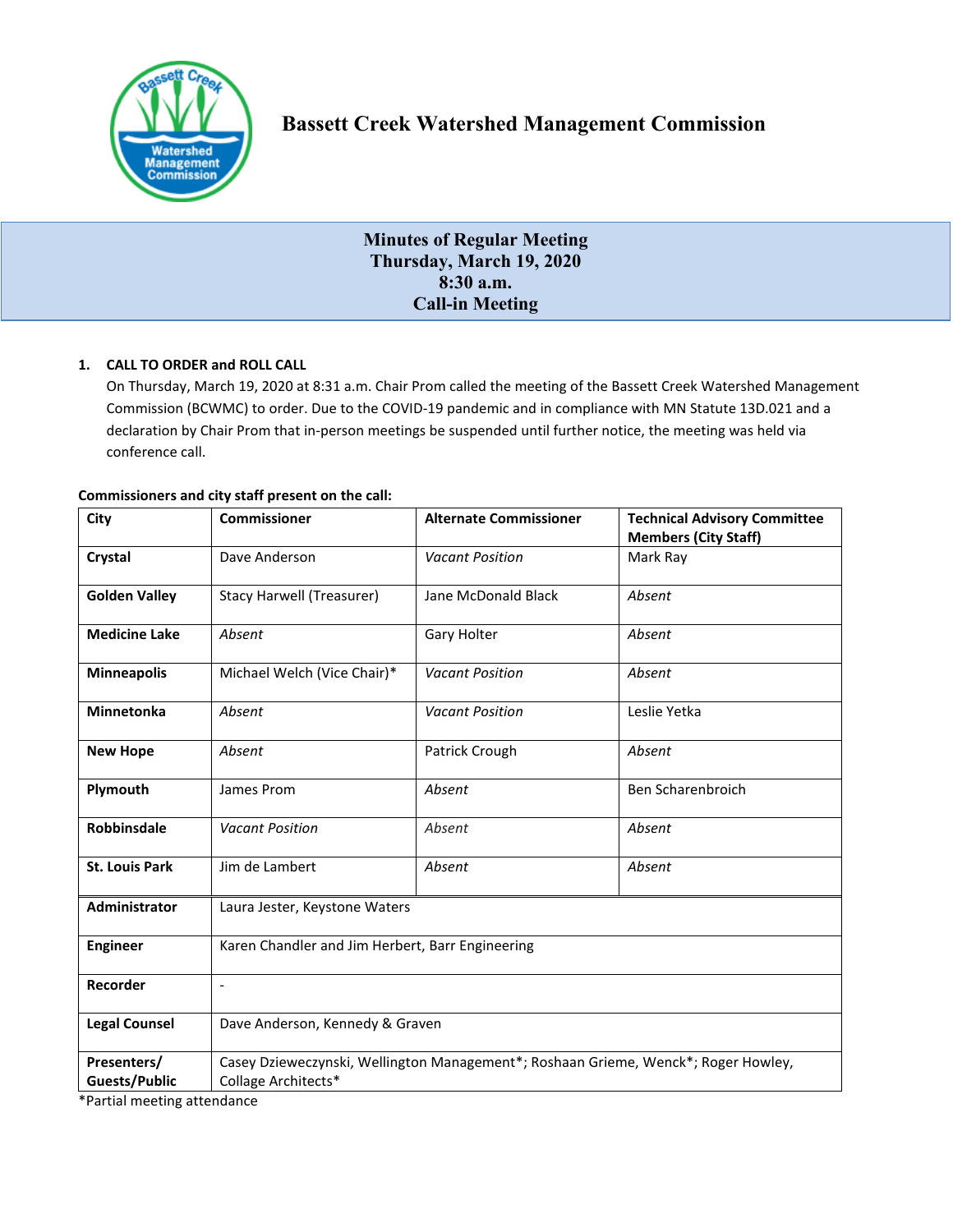#### **2. PUBLIC FORUM ON NON-AGENDA ITEMS**

No members of the public present on the call.

## **3. APPROVAL OF AGENDA**

**MOTION:** Alternate Commissioner Crough moved to approve the agenda. Alternate Commissioner Holter seconded the motion. Upon a roll call vote, the motion carried 6-0, with the cities of Minneapolis, Minnetonka, and Robbinsdale absent from the vote.

## **4. CONSENT AGENDA**

**MOTION:** Alternate Commissioner Holter moved to approve the consent agenda. Commissioner de Lambert seconded the motion. Upon a roll call vote, the motion carried 6-0, with the cities of Minneapolis, Minnetonka, and Robbinsdale absent from the vote.

The following items were approved as part of the amended consent agenda: February 20, 2020 commission meeting minutes, financial report, payment of invoices, Approval of Agreement with Hennepin County for 2020 River Watch Program, Approval of Resolution of Appreciation for Alternate Commissioner Monk, Approval of Reimbursement Request from Golden Valley for DeCola Ponds CIP Project, Approval of Leef South Redevelopment Project, Minneapolis.

The general and construction account balances reported in the March 2020 Financial Report are as follows: Checking Account Balance **\$882,15491**  $\sim$ 

| TOTAL GENERAL FUND BALANCE                 | \$882,154.91         |
|--------------------------------------------|----------------------|
| TOTAL CASH & INVESTMENTS ON-HAND (3/11/20) | \$3,098,422.51       |
| CIP Projects Levied - Budget Remaining     | \$ (5, 155, 926, 14) |
| <b>Closed Projects Remaining Balance</b>   | \$ (546, 551.34)     |
| 2012-2017 Anticipated Tax Levy Revenue     | \$8,425.14           |
| 2018 Anticipated Tax Levy Revenue          | \$11,050.60          |
| Anticipated Closed Project Balance         | \$ (527,075.60)      |

#### **5. BUSINESS**

# **A. Set Public Hearing for Minor Plan Amendment**

A. Administrator Jester noted that this item was tabled at the February meeting. She recommended that although the agenda for the public hearing is dependent on decisions that will be made at a future meeting regarding the 5-year CIP, the hearing should be held no later than the Commission's May meeting (May 21<sup>st</sup>) in order to set a maximum levy for Hennepin County. She noted that in order to give member cities a 45-day notice, as required by the BCWMC Watershed Management Plan, the hearing should be set at this meeting. She reported that once the agenda for the hearing is set, an updated notice will be sent to cities and published in news outlets. She also noted that staff recommends that the plan amendment include updates to the wetland management policies in the plan. Please see the attached memo for further information.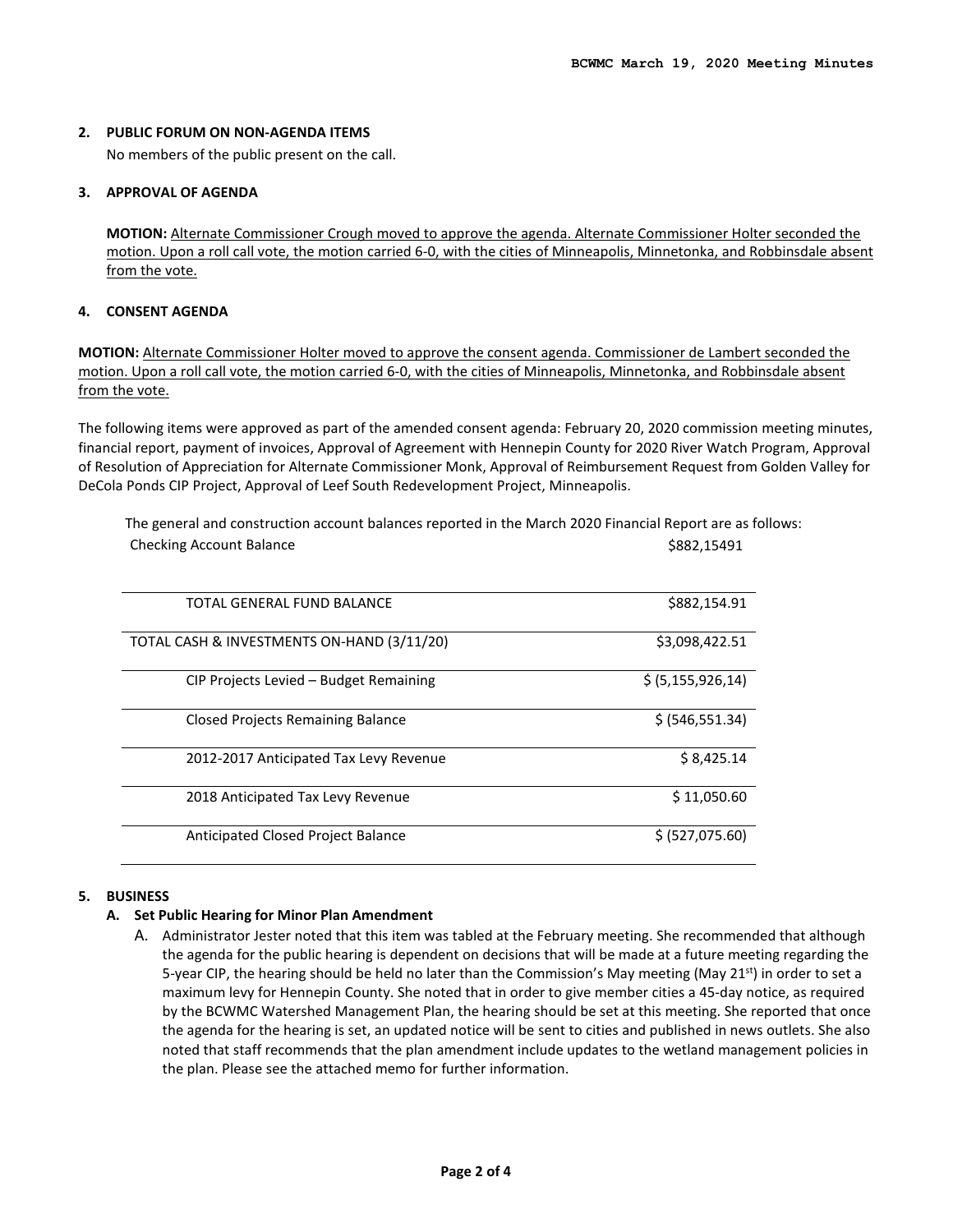**MOTION:** Commissioner Harwell moved to set a public hearing for May 21, 2020 and to approve the recommended revisions to the 2015 Watershed Management Plan's wetland policies. Commissioner de Lambert seconded the motion. Upon a roll call vote, the motion carried 6-0, with the cities of Minneapolis, Minnetonka, and Robbinsdale absent from the vote

[Commissioner Welch, Minneapolis, joined the meeting.]

# **7. COMMUNICATIONS**

## A. **Administrator's Report**

- i. Update on CIP Projects Sweeney Lake Water Quality Improvement Project's public open house will be facilitated online via Webex on April 8<sup>th</sup>. Construction on the DeCola Ponds Project is nearing completion. An open house was recently held for the Main Stem Lagoon Dredging Project in Minneapolis with only two residents attending. The feasibility study for the project will be presented at the April Commission meeting.
- ii. CAMP Volunteers Update Several people volunteered to monitor Medicine Lake after a previous volunteer had to resign. One person was chosen but it was good to see how many people were interested in helping. A volunteer was also found for Cavanaugh Lake (Sunset Hill Pond) which will be added as a new lake to the monitoring program.
- iii. Volunteers Needed for Discover Plymouth Event and Westwood Hills Nature Center Grand Opening The Discover Plymouth Event was cancelled and no word on the nature center grand opening scheduled for early June. The MAWD summer tour was also cancelled.
- **B. Chair** No comments

#### **C. Commissioners**

i. Commissioner Welch requested that if the next Commission meeting cannot be held in person, that a platform with video capability be used rather than just audio. Commissioner Harwell noted that if the meeting is held in person, we may have difficulty getting a quorum if people are still nervous about meeting in groups due to the coronavirus.

#### **D. TAC Members** No comments

#### **E. Committees**

Administrator Jester noted that the Education and Budget Committees will meet via Zoom or Webex in the coming weeks and that information would be sent to commissioners soon.

#### **F. Legal Counsel** Nothing to report.

#### **G. Engineer**

- i. Update on MTD work group Commission Engineer Herbert provided an update on how the manufactured treatment devices are being considered and discussed through a new work group facilitated by the MPCA. He and Josh Phillips (Barr Engineering) are representing both BCWMC and Elm Creek WMC on the work group. The group is working with the national STEPP program. There are several issues to consider in verifying and certifying MTDs including longevity and maintenance. He noted that testing is time consuming and expensive and that funding is needed. Commissioner Welch requested a summary of the work group and progress via an email to commissioners.
- ii. Commission Engineer Chandler reported that the city of Minnetonka would like to hire Barr Engineering to update the city's Natural Resources Management Plan. She wanted to make sure there were no real or perceived conflicts of interest. It was noted that the BCWMC does not review these types of plans. Leslie Yetka, TAC member with Minnetonka, noted that the Natural Resources Management Plan deals mainly with uplands, parklands, and woodlands. Commission Legal Counsel Anderson reported that there was no apparent conflict of interest for the BCWMC because there was no review or approval role for the Commission.